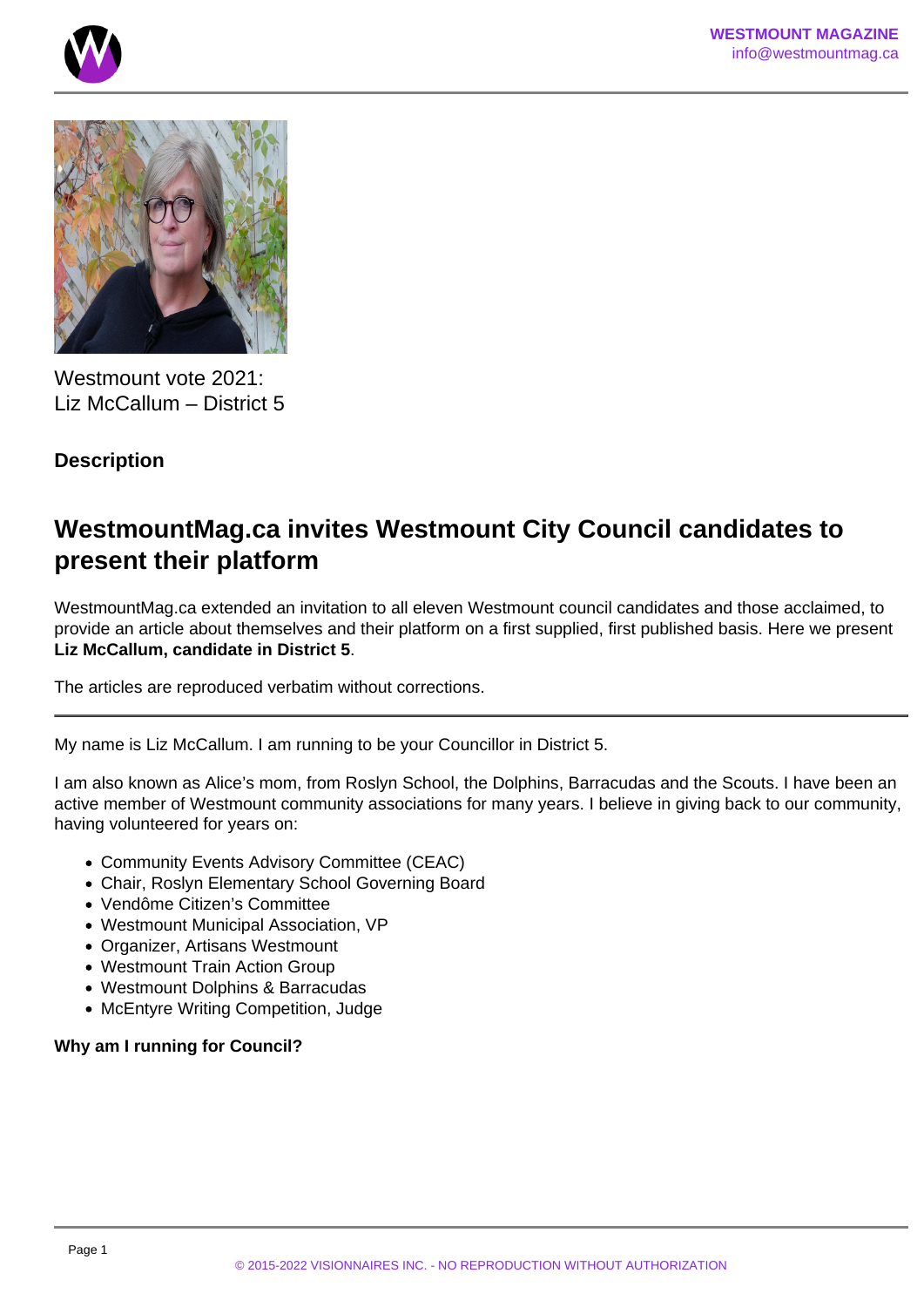

I live in District 5. I have spent most of my life in District 5. When I was a child, I recall my father's office at 310 Victoria, and being fascinated with the buttons on his phone. My husband, Pierre Brais, and I have raised our family here. I have the railway tracks, the MUHC, the Vendôme Métro and Group Maurice, all behind or beside me. I live on Saint Catherine Street and listen to the heavy traffic 24/7. I was also raised by parents that set an example for their children by giving back to their community, and I am continuing that legacy.

### **Committed representation**

As a resident for District 5 for over 20 years, attending council meetings and volunteering, I have a deep understanding of what is required to move forward and make our district better.

### **I get it. I live here.**

I love living in Westmount. But I believe that it can be better. There are a few key elements that are important to myself and my neighbours.

# 1. **Traffic**

Despite having a commissioner responsible for traffic and safety, little has changed in District 5. Saint Catherine has no traffic mitigating measures, Roslyn has excessive speeding, Burton is used as a short cut. There was a Traffic Master Plan study completed that reviewed the issues of the citizens. There has been talk of improvements, **but no action**.

### 2. **Safety**

**The safety of our community is paramount**. Currently there are safety issues at most intersections, where cars tend not to obey the stop signs. And, not having traffic mitigation measures, only exasperates the issue. Our seniors and those with mobility issues, have difficulty managing the disgraceful sidewalks. In speaking with citizens, many have fallen or tripped on the sidewalks and broken wrists. Sidewalks are uneven with asphalt repair jobs, cracks and deteriorating concrete. Why has the Commissioner of Public Safety not addressed these issues?

### **Let's make Westmount safer.**

#### 3. **Environmental issues.**

I have been honoured to have the Healthy City Project endorses me as Councillor for District 5. Environmental issues are paramount for me. What happened to the Blue Dot Initiative approved by the city? Let's also bring back the recycling containers/composting at the yards. Perhaps we need a Sustainability Director that reviews all initiatives. As per the COP26 conference, a reoccurring theme, is that we need to act now. For our children and future generations. We need to have electric car charging station is D5, accessible to all. Many of the D5 constituents are purchasing electric cars, and they unable to charge. I strongly believe that having stewardship awards for businesses and citizens will get our community engaged to make effective change.

#### **Let's make changes now. Not talk.**

#### 4. **Indoor Pool.**

I am 100% behind the construction of an indoor pool. As the mother of a competitive swimmer, and an official with the Fédération natation du Québec, I have been involved in the swimming community for years. A year-round indoor pool will benefit so many in our community. It has been shown that swimming is extremely beneficial to the health of Seniors. Competitive teams can train year-round. Learn to swim lessons can be organized for tots. The Westmount Feasibility study was supported by a majority of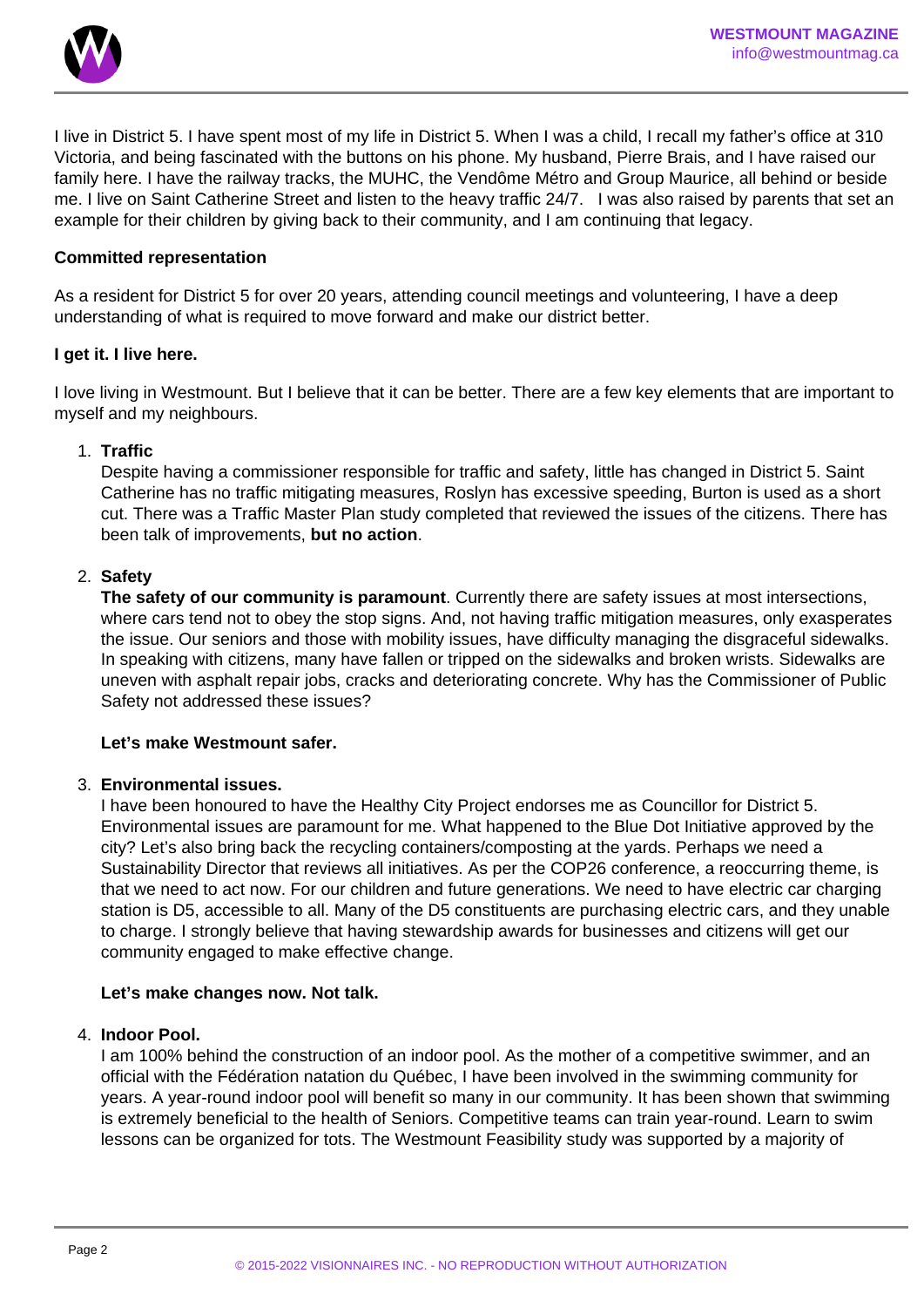

residents. Where do we stand now?

# **Let's move forward and get it done.**

# 5. **Westmount Park.**

Westmount Park is a beautiful, open green space. It is a design legacy in our wonderful city. The Park needs to have investments made in the infrastructure to repair, restore and bring to current standards. But the Park needs to be a park, with beautiful landscaping, well maintained, for us all to enjoy. The Trust for Public Lands states that a 'park should be simple and not overdesigned. (With) trees, grass, some walkways and a bench…and a good park should allow you to both see and walk through it'. We need keep the park as a park and make it better. Fix the walkways and facilitate accessibility for all. And, as we all move forward, we need to allocate the monies to allow the park to flourish.

# **Let's get the park right and get it done, for us all to enjoy!**

### 6. **PAC & New Building Materials**

I am the pound owner of a Category 1 house. However, the process to have permits approved needs to be streamlined. We need to incorporate new sustainable building materials into the planning process. i.e., White Roofs, solar energy etc. Currently, it is challenging to get an answer on Westmount web site, and navigate the 'system'. Information and assistance need to be provided to citizens in an efficient and personal manner. You have my commitment to work to accommodate resident's needs to review their plans and details for conformity, at the beginning of the process, and the incorporation of new building materials into the Westmount planning process.

### **Let's revisit the process.**

#### 7. **Increased community involvement.**

The structure of community volunteering, which contributed so much to the quality of life in Westmount, has been allowed to lapse. The volunteer committees that were such an important thread in the tapestry of Westmount, have been disbanded. This has resulted in a disconnect between residents and the city. How do we re-built community involvement? You have my commitment to improve communications with residents, bring back volunteering, and publish a monthly D5 newsletter. Let's have a 'Day of Purpose' where citizens band together to do purposeful things in our community. i.e., paint our Senior's houses, clean up the Summit…

# **Let's volunteer again.**

#### 8. **Train Station**

The Westmount Train station was abandoned in 1984. the City of Westmount acquired the building and land for \$1,00 in 2008. The building is currently zoned for a heritage interpretive center or an exhibition centre. I wonder what will become of the magnificent building? I would welcome proposals to move forward.

# **Let's get it done!**

There is lots to do. So, let's start by getting things moving and completed. The Indoor Pool, the Greenhouse, the Park, the Sidewalks, the Sound Barrier, the Train Station. As a Corporate Account Executive, I deliver complete projects on time and on budget. My role as your Councillor will be to represent you in the same manner, with integrity, insight, diligence, and transparency. And get things done.

# **Vote for someone that lives in your neighbourhood, District 5, and that gets it.**